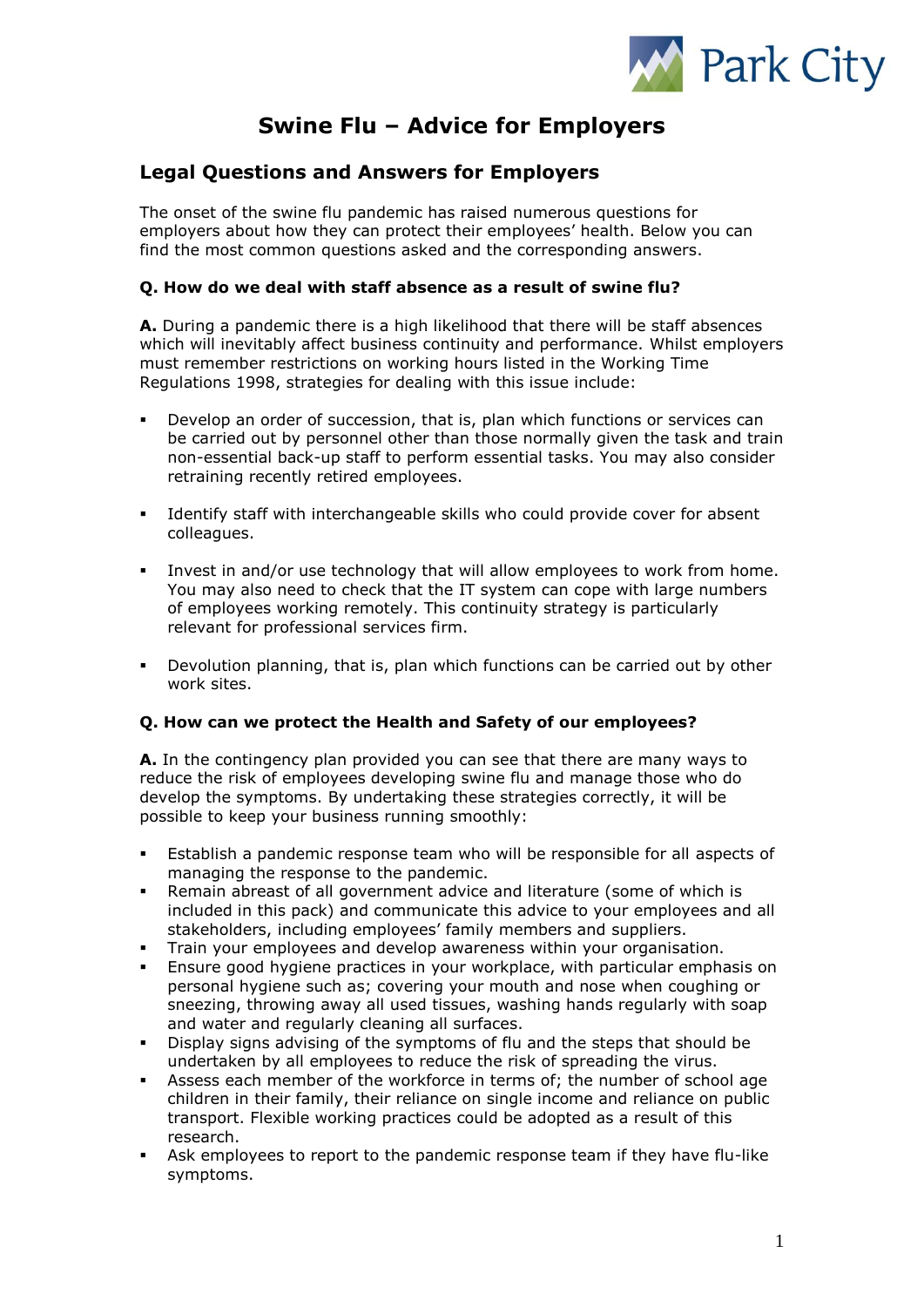Tell all employees who suspect that they have symptoms to stay at home.

#### **Q. How will the threat of swine flu affect our current policies and procedures?**

**A.** Employers must review and update any policies or procedures that could be affected by an outbreak of swine flu. The relevant policies, amongst others, are likely to include; flexible/home working, sickness absence and dependent care leave. Employers should particularly consider:

- What employee support services are in place, particularly grief counselling and psychiatric care;
- Does the organisation have timelines which dictate how long it will be possible to carry out essential functions without critical supplies, materials and equipment;
- Whether an employee who has contracted swine flu should be certified as fit to return to work by a doctor before returning;
- What flexible working or home working arrangements should be put in place to handle emergency situations;
- Whether any special leave should be paid or unpaid by the organisation.

Employers should also note that the Department of Health may introduce emergency regulations which will allow employees to self-certify themselves for up to 14 days. Employees could also take an additional 5 days on top of this leave as a 'quarantine period'.

#### **Q. Can we purchase and provide anti-viral drugs for our employees?**

**A.** Employers are not allowed to distribute prescription-only drugs to employees. Drugs can only be prescribed by qualified medical practitioners and dispensed by qualified pharmacists. In order for employers to facilitate the prescription of a specific medication, employers can;

- i. Request that employees obtain a prescription from their individual GP or
- ii. Establish a network of private medical practitioners who can prescribe the medication to staff. Note that these private practitioners must have the correct qualifications and credentials.

In order for the drugs to be dispensed, employers can;

- i. Ensure that the private medical practitioners can also dispense drugs
- ii. Enter into a partnering arrangement with a chain or network of pharmacists who can dispense the drug
- iii. Rely on normal retailing pharmacists to provide the drug.

If the employer relies on retail pharmacists to provide the drug then the employer will have to pay high-street retail prices and is subject to normal public availability of the drug.

#### **Q. Can we require employees to take anti-viral drugs and what can we do if they refuse to do so?**

**A.** The likelihood of being able to require an employee to take medication and to discipline this employee for refusing to do so is extremely rare. If, however, there are real and proven risks that the employee might contract swine flu and the